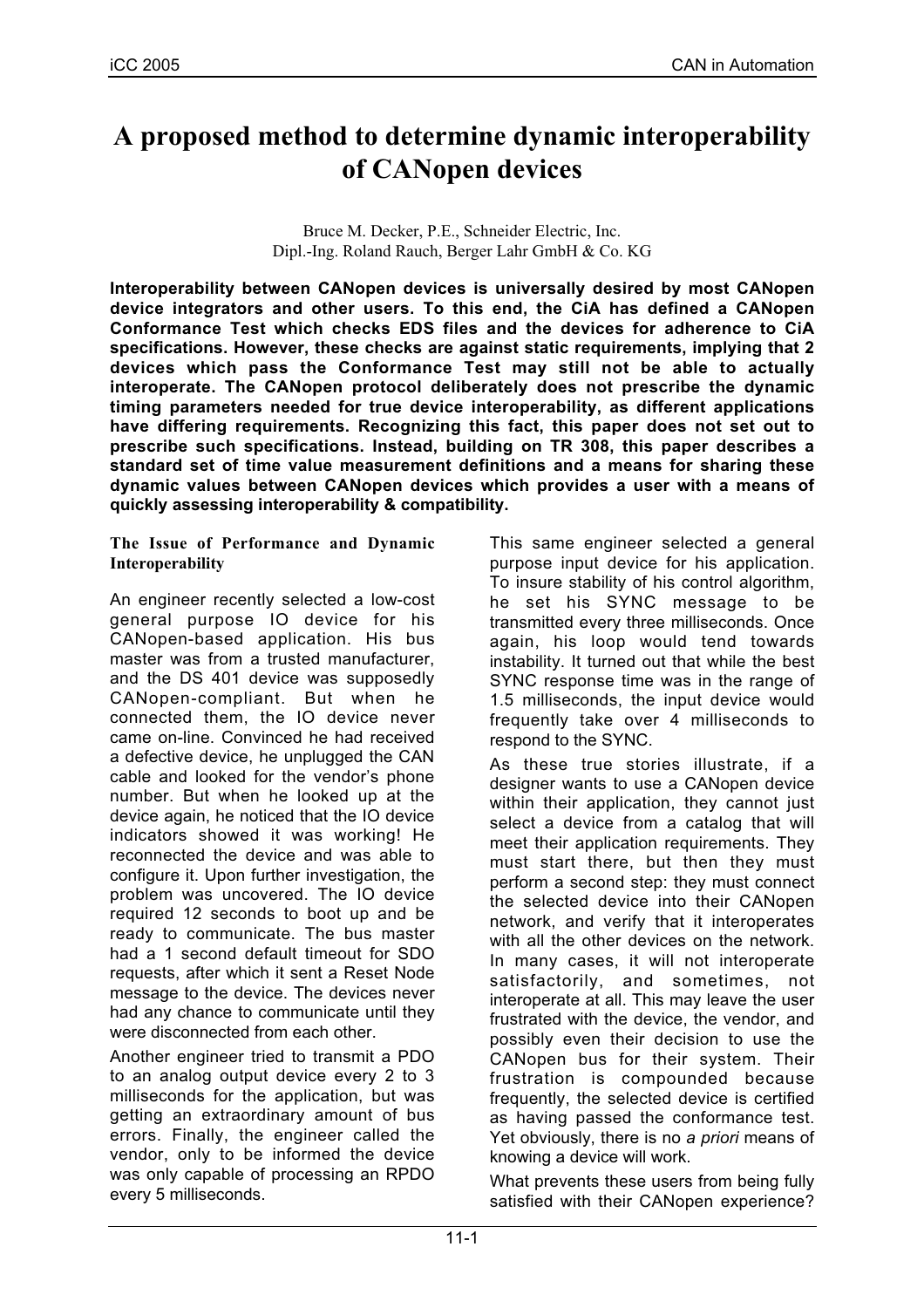The devices were certified to be CANopen-conformant. But, they still did not interoperate with other CANopenconformant devices, and some of them were even from the same manufacturer!

The answer to this question is fairly simple: the different device timings were incompatible with each other. There are no dynamic interoperability requirements prescribed by the CANopen specifications. A device manufacturer is free to design a CANopen device with whatever timings and performance they deem appropriate for their and/or their customer's needs.

### **What Does the Current Conformance Test Accomplish?**

The current CiA conformance test accomplishes an important piece of overall compliance testing. As currently specified, it tests for what we call pseudo-static interoperability. That is, it looks primarily for conformance to static requirements for CANopen devices. This currently consists of checking the format of the EDS file and checking for required entries in the object dictionary. The test also exercises the SDO protocols to look for conformance to the EDS file and DS 301 requirements.

There is currently an effort in the CiA to prescribe conformance testing for DS 401 and DS 402 devices.

### **What About TR 308?**

Technical Report 308 describes a series of bit rate dependent timing measurements for CANopen devices, such as boot up time and SDO response times. The report makes the CiA's position on prescribing timing specifications quite clear: "Regarding most other bus systems, it is fairly straight-forward to measure and publish communication performance figures for most node types. With CANopen this is not the case: the capability of CANopen to tailor the communication to the application needs makes it very difficult to determine valuable performance figures that are independent of the specific network setup." The authors are in agreement with this position for CANopen in general. Performance limits & expectations should

not be unilaterally established by the CiA, as it is counter to the goal of openness. However, we also believe that the lack of standard performance information and agreement on acceptable limits for specific classes of applications may well detract from the widespread acceptance of CANopen. Users may be unwilling or unable to do performance testing on all possible devices for their application. The authors believe, based upon input from users, that they want a statement of conformance that guarantees interoperability with the other CANopen devices in their application. Therein lies an inherent paradox, of openness vs. conformity.

# **What Is Needed, Long Term**

To solve this issue, application-based user and device supplier communities, (e.g. motion, medical devices) must come together to agree upon performance numbers which are acceptable in the scope of the specific application. Once this is accomplished, a test can be written to test the device's conformance to the community's performance requirements.

### **The Goal of This Proposal**

In order to prevent a proliferation of performance standards which may be contrary to each other, there first must be a basic framework established for testing and reporting of dynamic interoperability. Based upon our actual experience integrating real CANopen devices, we propose a framework for assessing & reporting dynamic interoperability parameters within the CANopen community at-large.

### **Important Performance Measurements**

In the authors' experience, the primary performance issues were related to the following timings:

- SDO Response time;
- Minimum RPDO period (not defined in TR 308);
- SYNC Reaction Time;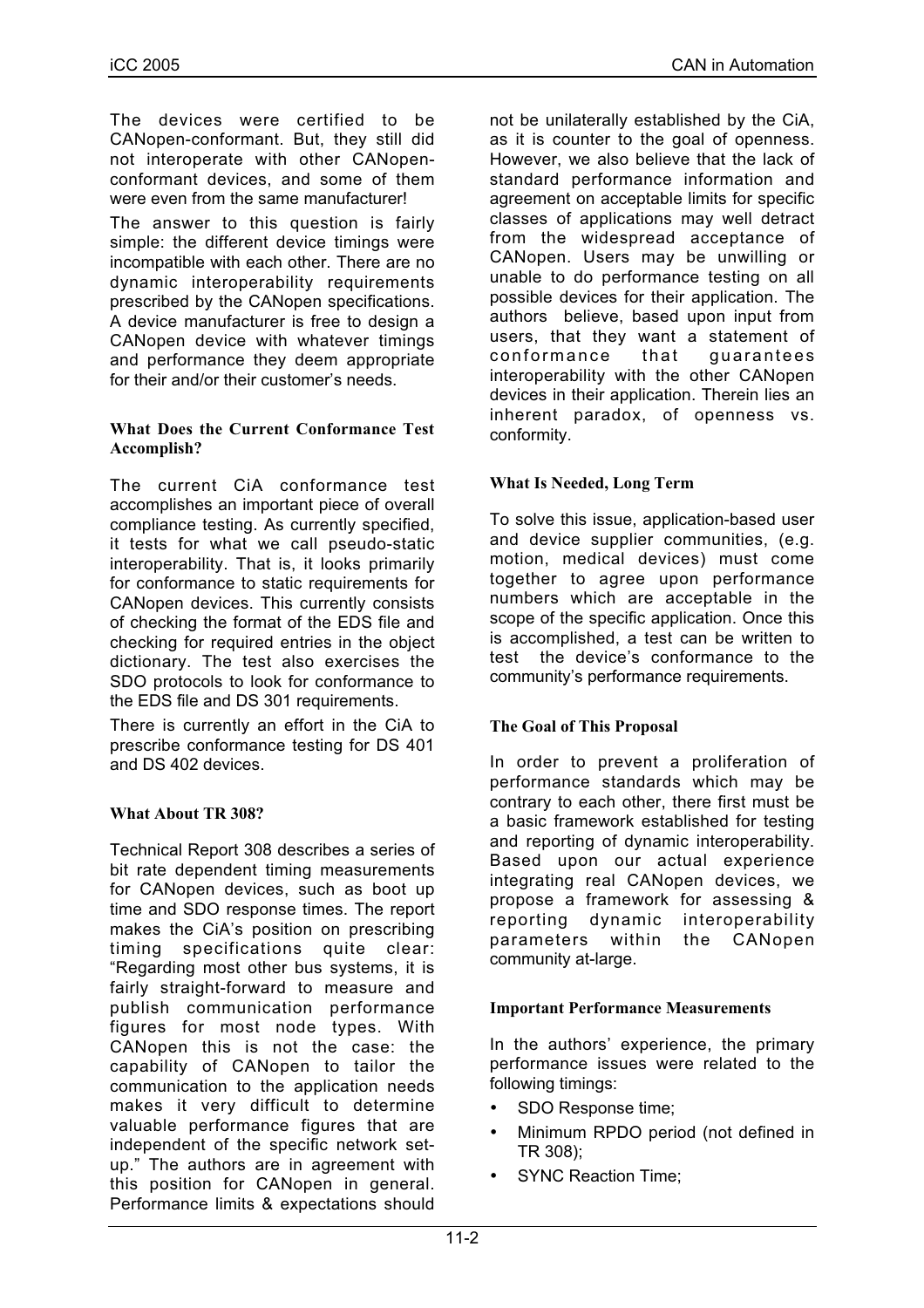- Boot-up Time from power-on (not defined in TR 308);
- Boot-up Time. (as defined in TR 308).
- PDO Response Time (as defined later in the paper).

There are certainly other timings which may provide useful information in certain cases, and we provide some suggestions later in the paper.

# **Modeling a CANopen Device**

In order to discuss performance measurements of CANopen devices. It is essential to show an accurate model of the devices.



### **Figure 1: Model of CANopen Slave Device**

Figure 1 shows the standard model of a CANopen slave device, but extends the standard model by showing a common composition of object dictionary entries. There are the essential, performancerelated objects, such as control registers, output registers, and input registers that are frequently, but not always, mapped to PDOs. Then there are the non-essential, but performance-related entries, such as the Store Parameters object (1010h). Then there are the objects which neither define the essence of a device, or have any impact on performance. Visible string identity objects such as 1008h would be in this last category, as would many

diagnostic objects. It is important to distinguish between these different types of OD entries when characterizing device performance, as a longer response time for a write to the store parameters object, or reading of a visible string which may physically be stored in a relatively slow memory (e.g. a serial RAM) can unfairly skew the response time averages of other entries which are inherently more important to the user's application. For the purpose of having a shorthand means of distinguishing these different entry types, we label the essential performance entries as "Type 1", the non-essential performance entries as "Type 2", and the non-essential, non-performance entries as "Type 3".

# **Measurement Proposals**

One of the issues with the current edition of TR 308 is that all the measurements are bit-rate and message-size dependent. In order to give a clear picture of the device performance which a user can use to select a device, the manufacturer must test at all possible bit rates and response message sizes. The user may now have too much information! Interoperability is still not guaranteed with this scheme.

For this reason, the authors propose that dynamic interoperability performance information be defined independent of bit rate and response message size.

There are two main topics that have to be considered for time measurement. The first is the reaction time of the DUT (device under test) to an event on the CAN bus (CAN message), and the second is reaction time of a physical input (e.g. a digital input). As there are several sources of influence on the timing of a device, it is necessary to know the main mechanisms by which a device is designed and built. This will be discussed in a later section.

### **About Time Measurement**

Depending on the measurement accuracy requirements, there has to be consideration that the selected CAN bit rate has significant influence on the results. Usually, measurement on CAN is done by using the occurrence of CAN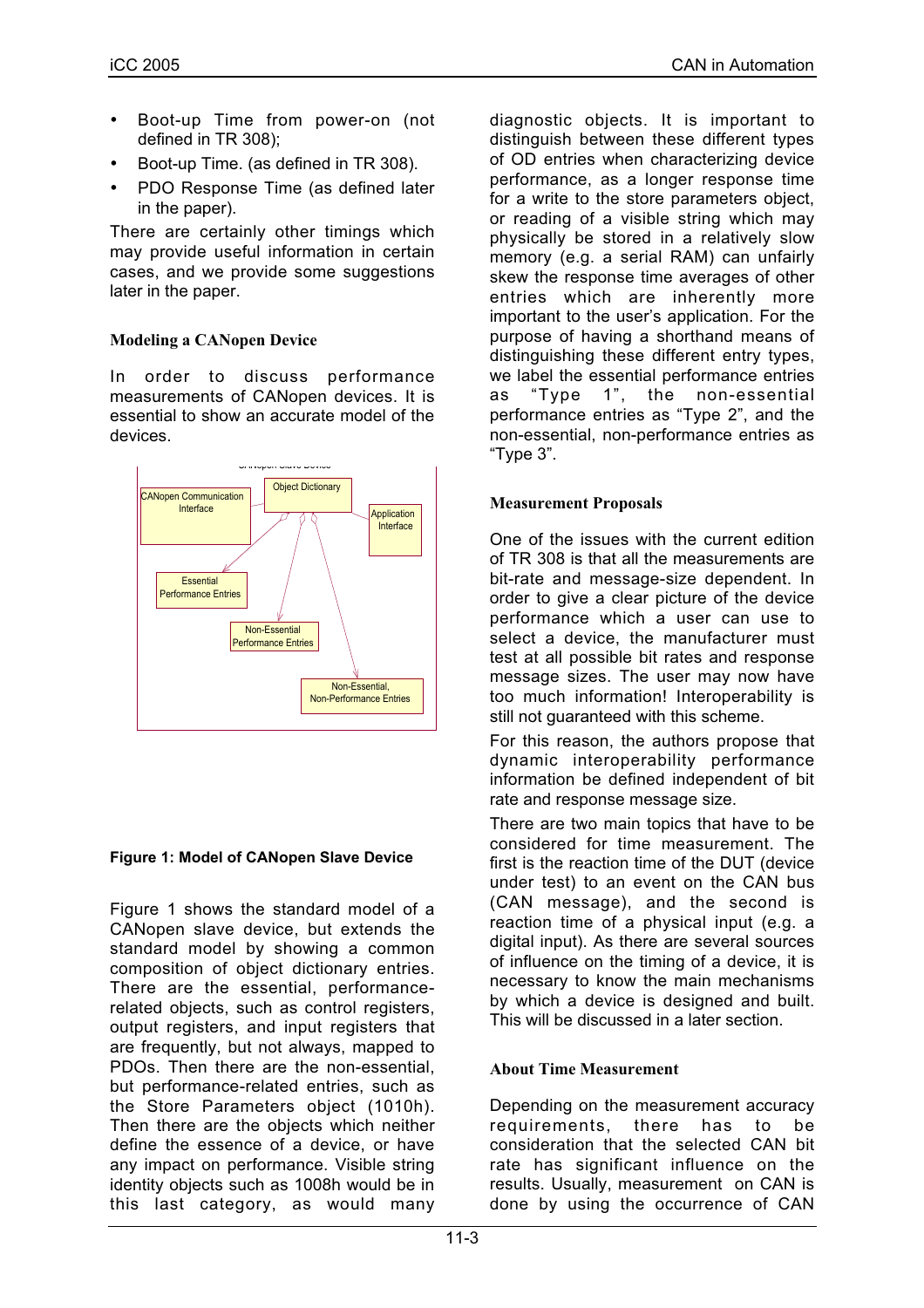interrupts. In a CAN diagnostic tool, each received message causes an interrupt and the exact time of this interrupt can be captured. This provides precise information on the time interval between two messages, but not on the device's inherent performance.

However, the actual reaction of a device is already finished when the device starts to transmit the corresponding response message. As an example, consider an SDO response telegram which is an 8 data byte CAN message. It has, at 125 kbit/s, a duration between 0.89 and 1.04 ms. If the result of the SDO response time measurement is 2 ms, this value has a large error - 80.2% up to 108.3% with respect to measuring the actual reaction time of the device. With a lower bit rate the result is even worse. If the measured reaction time has a greater value, then the error is lessened (Figure 2). The question is, in which range will the reaction time be expected? And, how much measurement accuracy is required?



#### **Figure 2: Measurement Error in % in relation to the time between rx- and txinterrupt**

As a result of this measurement bias inherent in the standard measurement definitions, a measurement method was developed that eliminates the dependency of the measurement result on the CAN bit rate and message size. The principle of this method is that the time of the request is captured by the tester exactly at the moment when the CAN message rxinterrupt occurs on the DUT, meaning the request has been transmitted completely. The device's response time is calculated from the tx-interrupt of the DUT's response, minus the duration of the

response message. With a simple algorithm, it is possible to calculate the real duration of this message as a function of its contents. For a detailed explanation, see Figure 3 which shows the timing from the DUT's point of view.



**Figure 3: Reaction Time of a Device**

The time  $t_i$  is the time between rx- and txinterrupts and  $t_{tx}$  is the duration of the received message. These two values are used to calculate the device's response  $time_{\text{t}}$ :

$$
t_{\text{r}}=t_{\text{i}}-t_{\text{tx}}
$$

With this method, it is possible to distinguish the response time of a CAN device independently of the actual bit rate.

# **Physical Reaction Times**

This discussion does not attempt to address the physical reaction times of a device, i.e. the amount of time from an event on the CAN bus until the physical output is at the commanded level (reverse this sequence for an input device). The authors do not address this here because it is a topic all to itself. For example, since a physical input on a DS 401 is not necessarily electrical (it can also be pneumatic, hydraulic, etc.) the authors believe it is too large a subject to address here. Therefore, this discussion is limited to observable CAN bus behavior. This does not diminish its importance to the application, however.

# **Device Structures**

One significant aspect of timing behavior is the device's software structure and selected OS (operating system). If the software is built up in a completely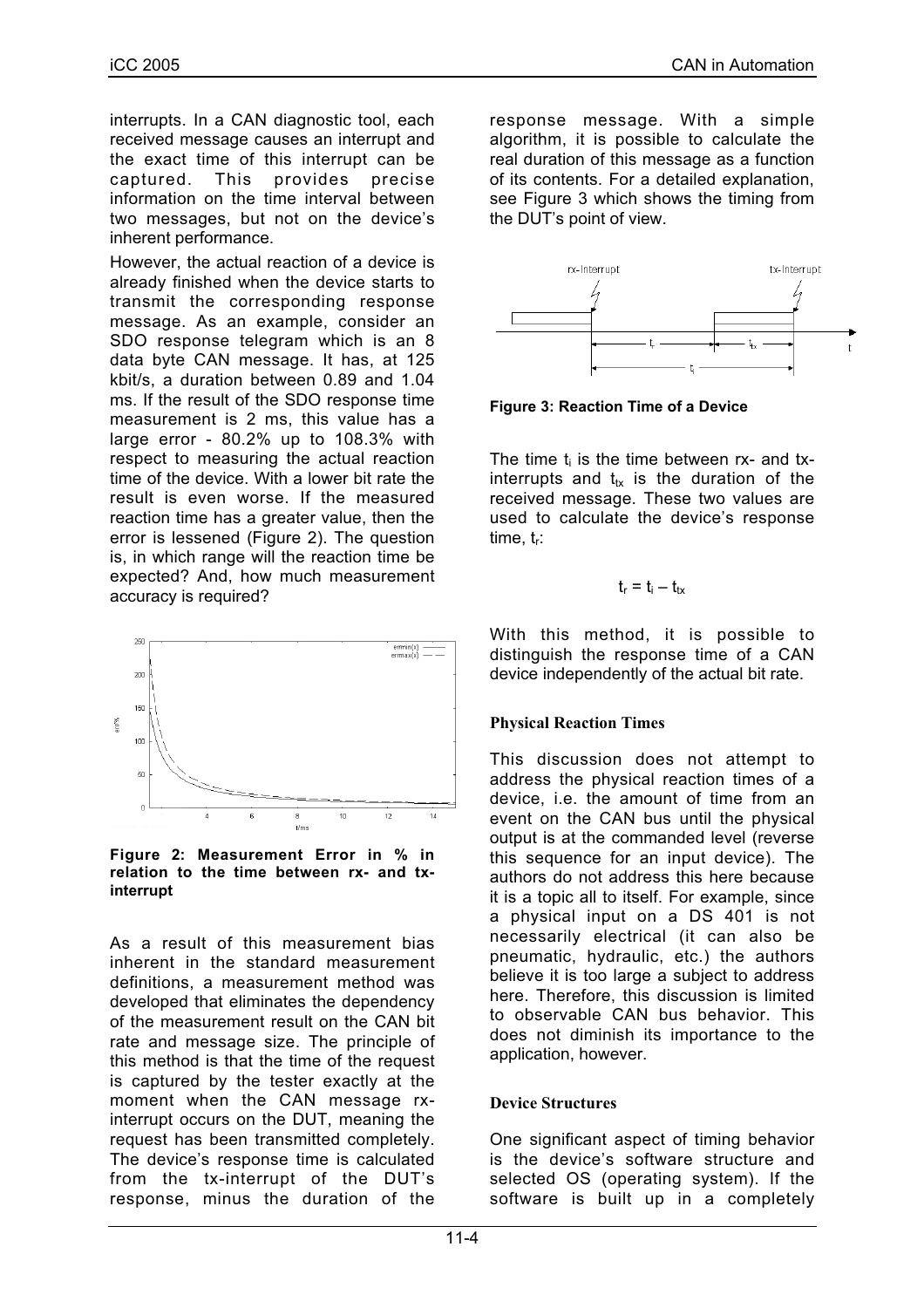deterministic way, it means the same operation always requires the same amount of time. In contrast, the measurement result will be different when compared to a system where, for example, the operating system or other design features will add some random timing components to the device's response time (see Figure 3).



**Figure 4: Different Influences on Device Response Time**

The more random the different time components are, the more the total response times will vary. To explain this feature in more detail, the SDO response time will be used. A SDO read request is transmitted to the DUT, and the duration  $t_r$ will be evaluated. If the same object dictionary entry is accessed several times, and there is no other influence on the reaction time, then the maximum response time will be the same as the average response time (Figure 5). Such a device allows a very predictable access to its object dictionary. This type of device is obviously unrealistic.



**Figure 5: Predictable Device Response Time**

Under more realistic conditions the device shows a statistical distribution of reaction times and the average response time does not give sufficient information about the maximum response time.

From the statistical point of view, the maximum response time in this case is defined as the smallest time in which the device responds to a request with a probability of 1.0.



**Figure 6: Distribution of Device Response Times**

A similar distribution will probably occur if the SDO access is expanded to all object dictionary entries of a device, more or less independently of the device's structure. If by means of a series of measurements a reliable value for the maximum device response time can be given, then the overall performance of a CANopen network can be increased significantly. For accuracy, the SDO response time is measured for each type of OD entry shown in the model. With this knowledge, configuration of CANopen devices within the bus master can be sped up, as each device has its own SDO timeout and not just the maximum timeout of the entire network (in this case, the one of a lower performing device). Of course, this would require the bus master to support a separate timeout set for each connected device.

If we translate this result over to PDO response time, where the principles remain the same, this will also lead to higher performing CAN communication. PDO response time in this case is defined as the duration between the reception of a command by PDO and the transmission of the corresponding result. For example, in a servo drive application, the motion controller sends a new velocity command value and gets as a response, the actual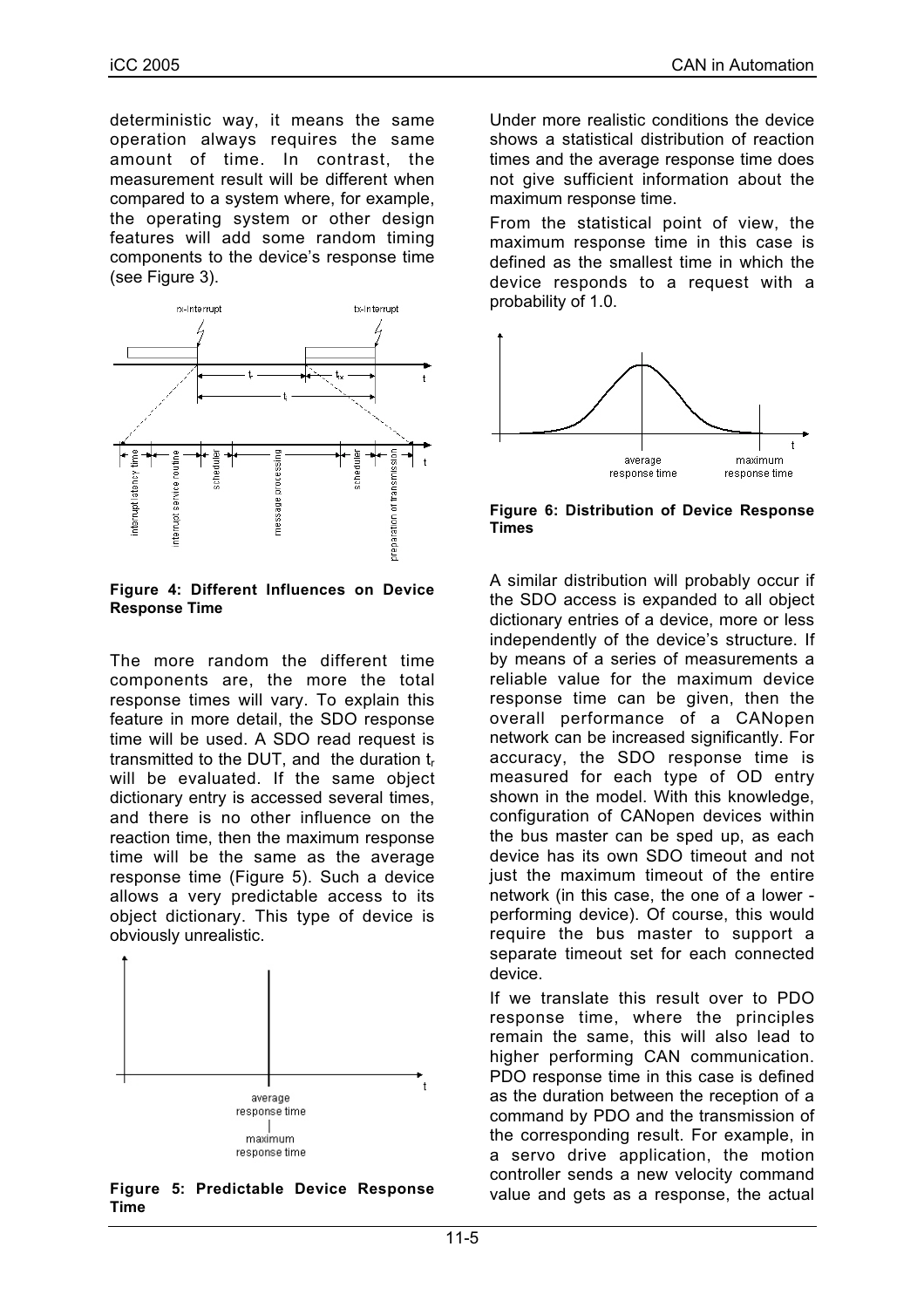motor position back using an asynchronous PDO transmission type. If the PDO response time is highly predictable, with a known range of variance, then even control loops can be closed over the CAN bus by means of PDOs as deterministic communication can be quaranteed!

## **Consequences for Controller Devices**

All these aspects we have discussed can only be used to effect if controlling devices are enabled to use the obtained information on device response capabilities and performance. Therefore, a sufficient means is required that makes these values accessible to configuration tools and controlling devices.

A first way could be that the controlling device or the configuration tool executes the performance measurement of the devices inside a given network. But this is really not feasible at all, as a lot of accurate measurement cycles are required which will consume a huge amount of time. The number of measurements and their precision will have a considerable impact on the quality of the results. In addition, this method is contrary to the stated goal of making CANopen simpler for the user.

Another attempt leads to the proposal to enlarge the EDS file to include these measurements, or later on, the CANopen XML device description. Having a certified performance measurement tool will allow device manufacturers to provide precise, reproducible and comparable results. As a first step, performance information could be placed inside an EDS within a [Comments] section. With a suitable parsing tool, a CANopen configuration tool would be able to derive these data from the [Comments] section. This allows the performance information to be available to the user without requiring a change to the EDS file specification.

Eventually, adding an additional section in the EDS file which contains the device's performance values makes them available to any controlling device or configuration tool that is capable of processing EDS files. These approach would have the considerable advantage of providing the

information in a way consistent with all the other information in the EDS. For example, performance entries could appear in the EDS file as follows:

> [DevicePerformance] AverageType1SdoResponseTime= MaximumType1SdoResponseTime= AverageType2SdoResponseTime= MaximumType2SdoResponseTime= AverageType3SdoResponseTime= MaximumType3SdoResponseTime= AveragePdoResponseTime= MaximumPdoResponseTime= AveragePdoTurnaroundTime= MaximumPdoTurnaroundTime= MinimumPdoPeriod= MinimumSyncInhibitTime= AverageRtrResponseTime= MaximumRtrResponseTime= AverageBootUpTime= MaximumBootUpTime= AveragePowerUpTime= MaximumPowerUpTime=

### **Figure 7: EDS Extension for Performance**

### **Proposed Framework for the Short Term**

In the short term, we would suggest device manufacturers follow the following procedure for reporting dynamic interoperability numbers:

- 1. Divide the Object Dictionary objects into Types 1, 2 and 3.
- 2. Measure the SDO response time for each object in each OD entry type to get a statistically significant average & maximum time.
- 3. Using the default or a typical configuration, measure the other timings outlined in the paper. There is no need to measure a timing if it does not make sense for a specific device (e.g. RTR response times are not necessary for devices that do not support RTR).
- 4. Report these numbers, using the suggested labels, in a [Comments] section of the EDS files.